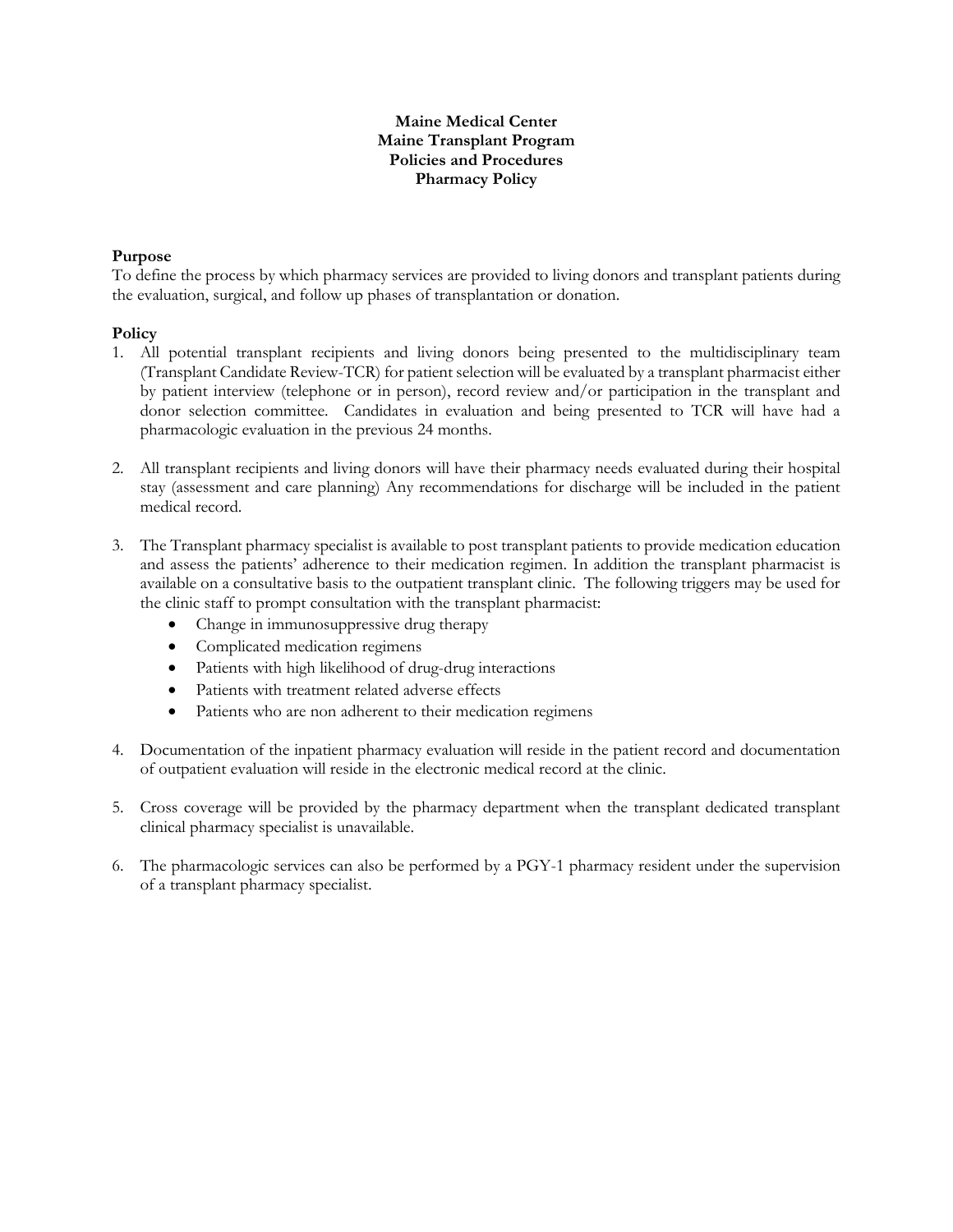Maine Medical Center Maine Transplant Program Policies and Procedures Pharmacy Policy Page 2 of 4

- 7. Pharmacy Services may include (although are not necessarily limited to) the following:
	- Participating in inpatient care rounds as part of the multidisciplinary team and assist the transplant team with the design, implementation, and monitoring of medication regimens
	- Participating in TCR (Transplant Candidate Review) and QAPI (Quality Assurance and Performance Improvement) committee
	- Discussing medication order clarifications with the prescriber and documentation of any changes in patient and pharmacy records and informing others of medication order changes
	- Approving computerized physician medication orders
	- Monitoring of drug therapy to evaluate appropriateness of use, dose, dosage form, regimen, route, therapeutic duplication and drug interactions
	- Providing medication education to newly transplanted patients.
	- Providing medication education to living donors in terms of which medications to avoid (i.e. NSAIDs).
	- Providing pharmacokinetic consultations as required
	- Preventing, detecting, monitoring, documenting, and reporting adverse drug reactions and medications errors
	- Participating in the drug therapy management of medical emergencies
	- Promoting the use of the formulary by converting non-formulary orders to formulary when possible, and also coordinating procurement of non-formulary drugs when necessary
	- Maintaining and updating a patient profile with demographics, diagnosis, allergies, and current medications both in inpatient and outpatient setting
	- Reconciling home medications for admitted patients
	- Counseling patients on discharge medications as necessary
	- Facilitating discharge planning and smooth transition to alternate site of care or the outpatient pharmacy
	- Precepting and mentoring pharmacy practice residents on transplantation rotation
	- Providing staff development support to nurses and physicians
	- Assessing adherence to the immunosuppressive regimen in post transplant period in the outpatient setting

Original Date: 1/26/10

Revised Dates: 2/8/10, 10/30/12, 1/9/15, 8/14/15, 7/20/18, 9/23/20, 3/30/21

Policy Champion: Marizela Savic, PharmD, BCPS – Transplant Pharmacist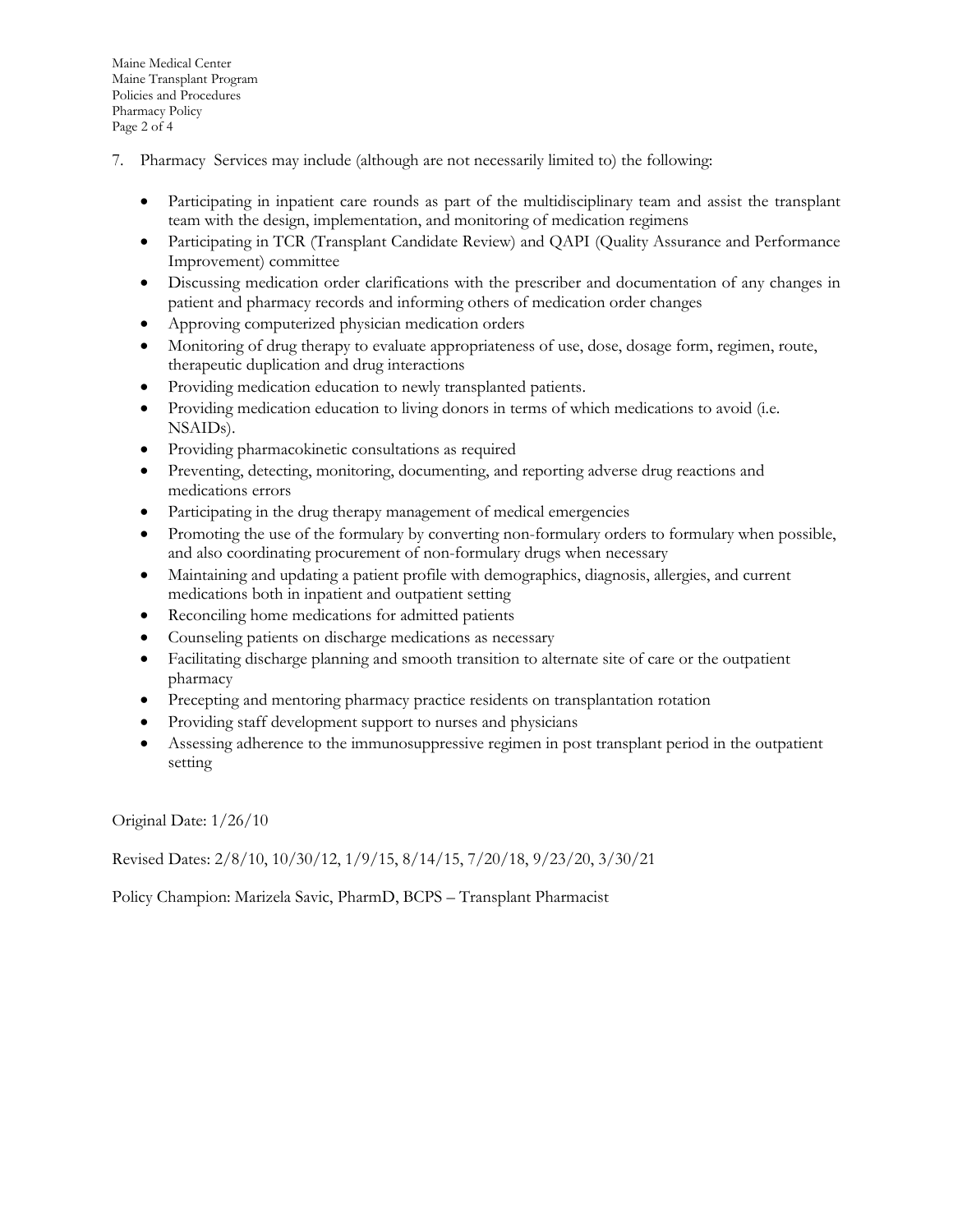Maine Medical Center Maine Transplant Program Policies and Procedures Pharmacy Policy Page 3 of 4

# **Addendum: Pre-transplant Medication Transition Protocol**

## **Purpose**

To outline the Maine Transplant Program Procedure on medication transition to kidney transplantation.

#### **Background**

The transition from either advanced chronic kidney disease or dialysis to successful transplantation is associated with major changes in medication needs. These include:

- 1. Lack of further need for phosphate binders and "renal" multivitamins
- 2. Reduced requirement for antihypertensive medications
- 3. Potential for pharmacokinetic interactions

In addition, decisions need to be made regarding the continuation of some pre-transplant medications such as:

- 1. Statins
- 2. Antiplatelet therapy
- 3. Anticoagulation
- 4. Psychotropic medications

# **Policy**

Medication verification with specific reference to transition from ESRD to transplantation will be performed prior to transplantation:

1. Living donor transplant recipient medication transition will be performed as part of the preoperative process by the transplant nephrologist at Maine Transplant Program.

2. Deceased donor transplant recipient medication transition will be performed as part of the preoperative process by the nephrologist at Maine Medical Center

#### **Procedures**

1. Phosphate binders will be stopped immediately before transplantation. They will only be resumed for hyperphosphatemia due to allograft dysfunction or post-transplant AKI.

2. Multivitamins prescribed for the purpose of replacing those lost during dialysis will be stopped immediately before transplantation.

3. ACEI/ARBs will be stopped prior to transplantation.

4. Diuretics will be stopped prior to transplantation

5. Non-dihydropyridine calcium channel blockers (verapamil/diltiazem) are preferably stopped prior to transplantation to prevent predictable pharmacokinetic drug interactions with immunosuppression. An exception may be made if a patient is on such an agent to mitigate atrial fibrillation.

6. Statins prescribed prior to transplantation will be continued to lower the risk of atherosclerotic cardiovascular disease events.

7. Aspirin will be continued peritransplantation

8. Clopidogrel will be continued peritransplantation unless discontinuation is cleared with the patient's cardiologist

9. Warfarin therapy is addressed separately in the Anticoagulation Protocol

10.Pre-transplant psychotropic medications should be continued peri-transplantation unless advised otherwise by psychiatry.

11.Antiseizure medications such as phenytoin and phenobarbital are to be avoided at all costs due to the risk of rejection induced by PK interactions leading to inadequate IS levels. Carbamazepine analogues are to be